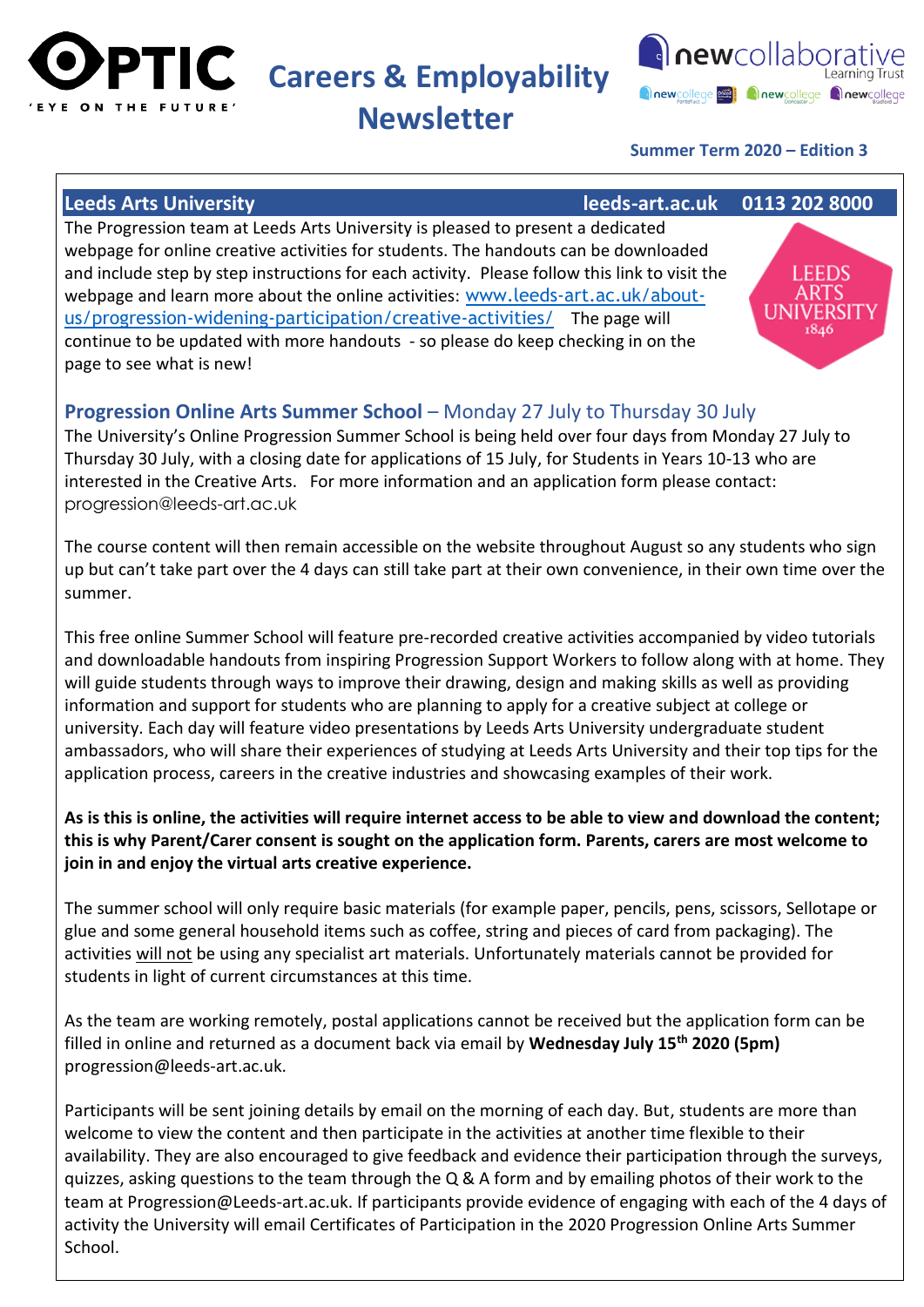

**Careers & Employability** 



# **Newsletter**

**Summer Term 2020 – Edition 3**

**University of Bradford bradford.ac.uk 01274 232323**

## **Paramedic Science Webinar**

The University has a fantastic webinar on the 10 July:



**[How Paramedic students have contributed to the Covid-19 Pandemic](https://attendee.gotowebinar.com/register/7068190016400067854) 10 July 2020 15:30pm - 16:30pm**

The University of Bradford programme is a 4 year degree and in Year 3 the students are out working for a year. The University's first year students have volunteered to help

out in various roles in the NHS.

This presentation will talk about the roles that students are working in and how the University has prepared them for that.

<https://www.bradford.ac.uk/webinars/>

### **Go Higher West Yorkshire gohigherwestyorks.ac.uk**

### **Virtual Higher Education Week**

**Go Higher West Yorkshire** are running a **virtual Higher Education Week from 13th - 17th July 2020.** 

### **Who is the HE week aimed at?**

- Aimed at Year 12 and 13 students,
- Some content may also be useful for parents/carers & education/carers practitioners.

### **What will it involve?**

- **Full details see link <https://www.gohigherwestyorks.ac.uk/he-week/>**
- Live events checkout the programme below
- HE Fair learn more about your HE opportunities in West Yorkshire
- Media Lounge videos (HE Show Case, courses etc)
- Question and Answers ask the Chatbox your question and we will answer throughout the week on our questions and answers page
- Social Media Promo Campaign... and more (new content coming in)